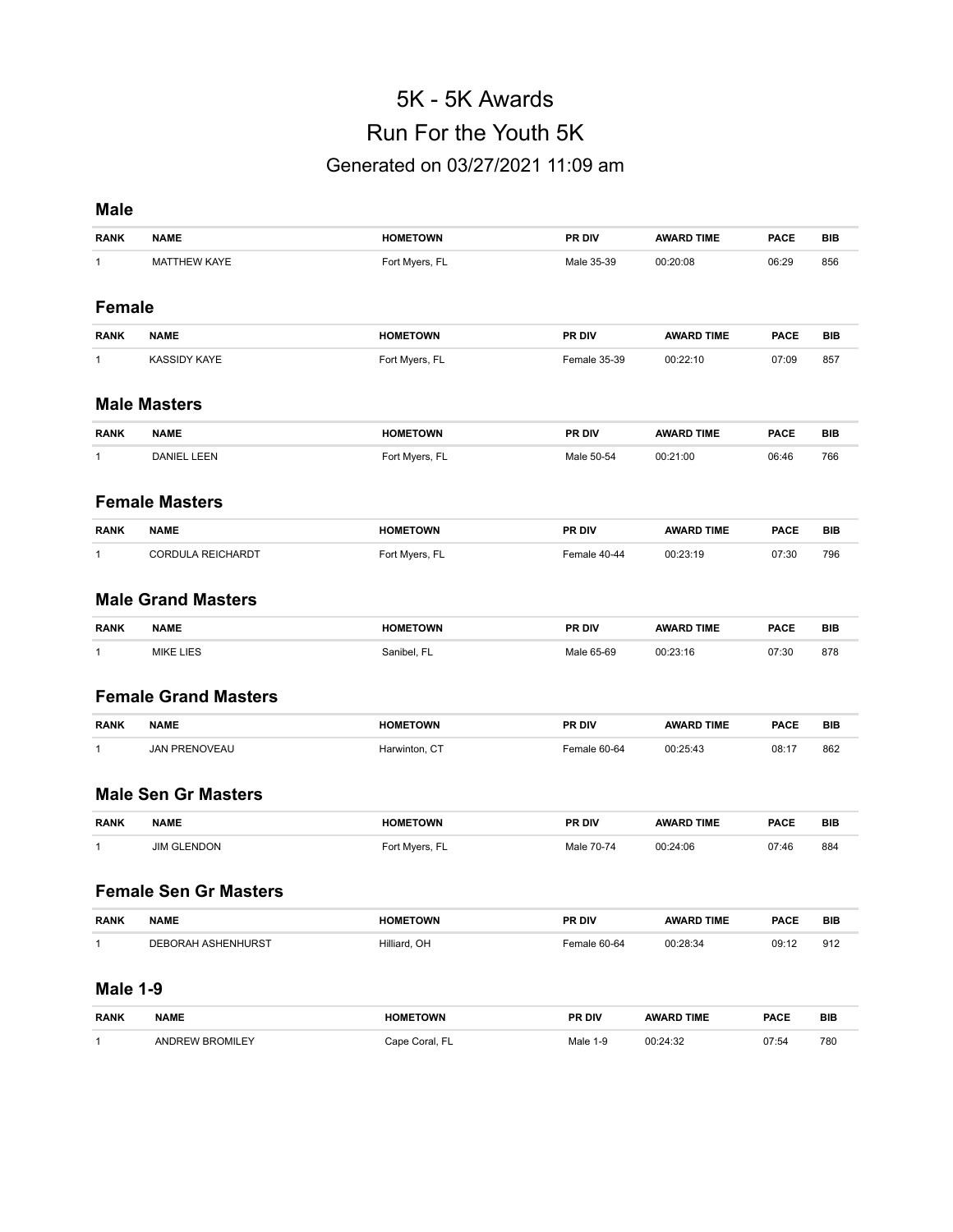#### **Male 10-12**

| <b>RANK</b>    | <b>NAME</b>        | <b>HOMETOWN</b> | <b>PR DIV</b> | <b>AWARD TIME</b> | <b>PACE</b> | <b>BIB</b> |
|----------------|--------------------|-----------------|---------------|-------------------|-------------|------------|
|                | RAYDEL BLANCO      | Cape Coral, FL  | Male 10-12    | 00:24:32          | 07:54       | 918        |
| $\overline{2}$ | <b>BLAKE BAYLY</b> | Alva, FL        | Male 10-12    | 00:45:37          | 14:41       | 888        |

### **Female 10-12**

| <b>RANK</b> | <b>NAME</b>       | <b>HOMETOWN</b>  | <b>PR DIV</b> | <b>AWARD TIME</b> | <b>PACE</b> | BIB |
|-------------|-------------------|------------------|---------------|-------------------|-------------|-----|
|             | SARAH WHITENER    | Boca Raton, FL   | Female 10-12  | 00:27:14          | 08:46       | 925 |
| 2           | AUDREY ASHENHURST | Hilliard, OH     | Female 10-12  | 00:27:19          | 08:48       | 913 |
|             | ALYSSA JONES      | Lehigh Acres, FL | Female 10-12  | 00:33:26          | 10:46       | 927 |

## **Male 13-15**

| <b>RANK</b> | <b>NAME</b>           | <b>HOMETOWN</b> | <b>PR DIV</b> | <b>AWARD TIME</b> | <b>PACE</b> | <b>BIB</b> |
|-------------|-----------------------|-----------------|---------------|-------------------|-------------|------------|
|             | <b>BRIAN WHITENER</b> | Boca Raton, FL  | Male 13-15    | 00:21:25          | 06:54       | 924        |
| っ           | DALLEN STEELMAN       | Felda, FL       | Male 13-15    | 00:21:58          | 07:04       | 903        |

# **Female 13-15**

| <b>RANK</b> | <b>NAME</b>        | <b>HOMETOWN</b> | PR DIV       | <b>AWARD TIME</b> | <b>PACE</b> | <b>BIB</b> |
|-------------|--------------------|-----------------|--------------|-------------------|-------------|------------|
|             | <b>IZZY PIEJAK</b> | Fort Mvers, FL  | Female 13-15 | 00:30:13          | 09:44       | 799        |

# **Male 16-19**

| <b>RANK</b> | <b>NAME</b>          | $\Delta$ VAID<br>the contract of the contract of the contract of the contract of the contract of the contract of the contract of | <b>PR DIV</b> | TIME       | <b>PACE</b> | BIB             |
|-------------|----------------------|----------------------------------------------------------------------------------------------------------------------------------|---------------|------------|-------------|-----------------|
|             | -IE<br>on:<br>A NI L |                                                                                                                                  |               | 20.50<br>. | 06:46<br>.  | フムー<br>ں ر<br>. |

### **Female 16-19**

| <b>RANK</b>    | <b>NAME</b>      | <b>HOMETOWN</b>  | <b>PR DIV</b> | <b>AWARD TIME</b> | <b>PACE</b> | <b>BIB</b> |
|----------------|------------------|------------------|---------------|-------------------|-------------|------------|
|                | RACHAEL PHILLIPS | Cape Coral, FL   | Female 16-19  | 00:25:30          | 08:13       | 868        |
| $\overline{2}$ | BECCA MIS        | Lehigh Acres, FL | Female 16-19  | 00:46:06          | 14:51       | 749        |

# **Female 20-24**

| <b>RANK</b> | <b>NAME</b>        | <b>HOMETOWN</b> | <b>PR DIV</b> | <b>AWARD TIME</b> | <b>PACE</b> | <b>BIB</b> |
|-------------|--------------------|-----------------|---------------|-------------------|-------------|------------|
|             | CLARE ADAMS        | Fort Myers, FL  | Female 20-24  | 00:27:39          | 08:54       | 930        |
| 2           | <b>KERRY DAVIS</b> | Cape Coral, FL  | Female 20-24  | 00:41:48          | 13:27       | 809        |
| 3           | ELISABETH MARRONE  | Cape Coral, FL  | Female 20-24  | 00:44:16          | 14:15       | 817        |

## **Male 25-29**

| <b>RANK</b>    | <b>NAME</b>           | <b>HOMETOWN</b>     | <b>PR DIV</b> | <b>AWARD TIME</b> | <b>PACE</b> | <b>BIB</b> |
|----------------|-----------------------|---------------------|---------------|-------------------|-------------|------------|
|                | <b>JAVARY DERRITT</b> | Fort Myers, FL      | Male 25-29    | 00:27:54          | 08:59       | 853        |
| $\overline{2}$ | LUIS CARRILLO         | Cape Coral, Finland | Male 25-29    | 00:30:53          | 09:57       | 771        |
| 3              | <b>JOE TURNBULL</b>   | Fort Myers, FL      | Male 25-29    | 00:35:39          | 11:29       | 921        |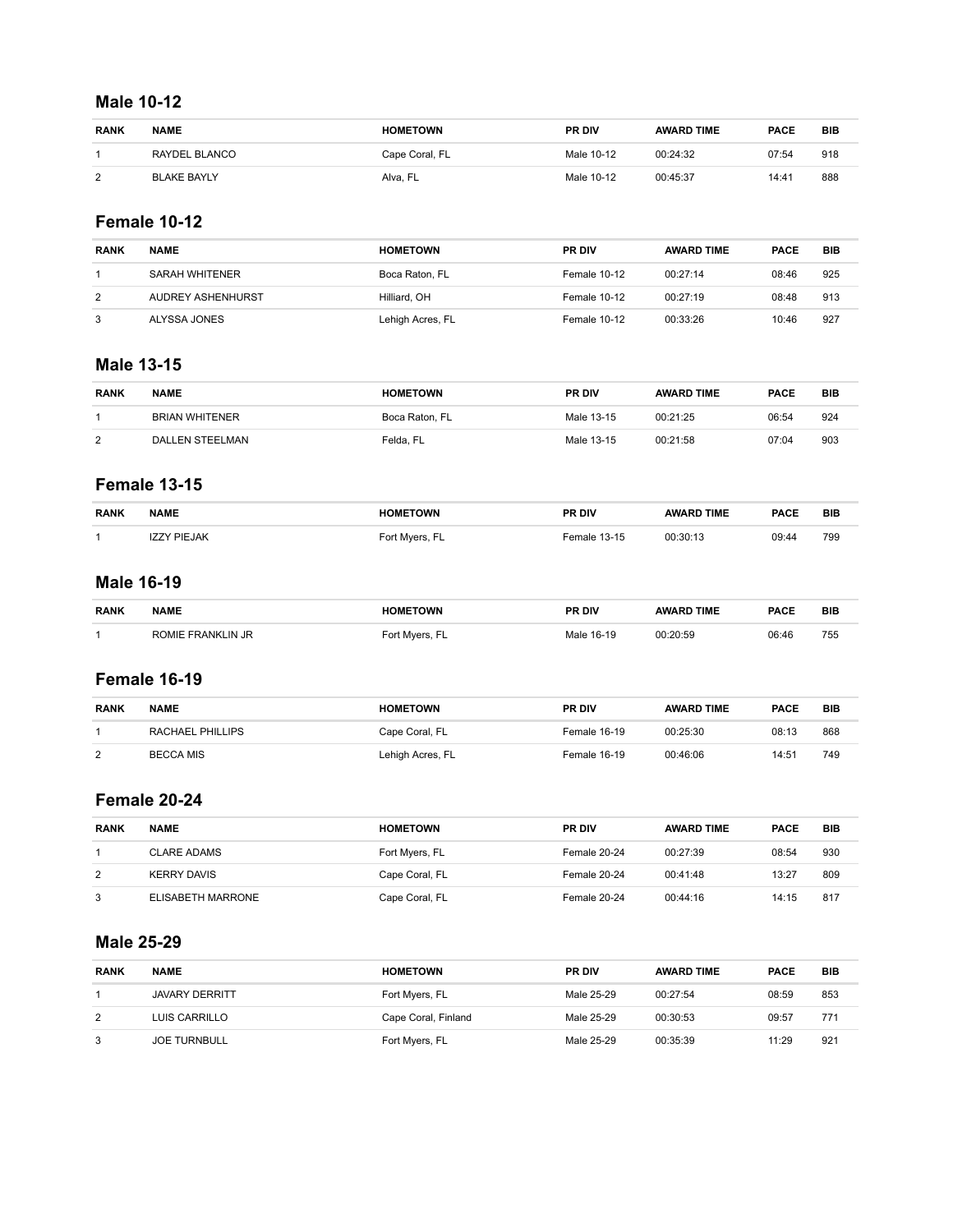#### **Female 25-29**

| <b>RANK</b> | <b>NAME</b>       | <b>HOMETOWN</b> | <b>PR DIV</b>       | <b>AWARD TIME</b> | <b>PACE</b> | <b>BIB</b> |
|-------------|-------------------|-----------------|---------------------|-------------------|-------------|------------|
|             | SARAH BRANTHOOVER | Fort Myers, FL  | <b>Female 25-29</b> | 00:36:50          | 11:52       | 778        |
| 2           | ANNA SCHMIDT      | Fort Myers, FL  | Female 25-29        | 00:39:07          | 12:36       | 922        |
| 3           | AMY MAHLER        | Cape Coral, FL  | Female 25-29        | 00:41:48          | 13:28       | 808        |

### **Male 30-34**

| <b>RANK</b> | <b>NAME</b>           | <b>HOMETOWN</b> | <b>PR DIV</b> | <b>AWARD TIME</b> | <b>PACE</b> | <b>BIB</b> |
|-------------|-----------------------|-----------------|---------------|-------------------|-------------|------------|
|             | SCOTT SVEC            | Fort Myers, FL  | Male 30-34    | 00:21:57          | 07:04       | 855        |
| 2           | <b>STEVE STEFANIK</b> | Cape Coral, FL  | Male 30-34    | 00:23:56          | 07:42       | 899        |
| 3           | DOUG VAN HOUTEN       | Cape Coral, FL  | Male 30-34    | 00:24:06          | 07:46       | 898        |

# **Female 30-34**

| <b>RANK</b> | <b>NAME</b>          | <b>HOMETOWN</b> | <b>PR DIV</b> | <b>AWARD TIME</b> | <b>PACE</b> | <b>BIB</b> |
|-------------|----------------------|-----------------|---------------|-------------------|-------------|------------|
|             | NICOLE ROCKER        | Fort Myers, FL  | Female 30-34  | 00:27:28          | 08:51       | 896        |
| 2           | <b>CAREY HAWORTH</b> | Fort Myers, FL  | Female 30-34  | 00:30:41          | 09:53       | 905        |
| 3           | YESSI BAEZ           | Cape Coral, FL  | Female 30-34  | 00:38:27          | 12:23       | 770        |

### **Male 35-39**

| <b>RANK</b> | <b>NAME</b>                  | าพผ               | PR DIV    | <b>TIME</b> | <b>PACE</b> | <b>BIB</b> |
|-------------|------------------------------|-------------------|-----------|-------------|-------------|------------|
|             | NA1<br>$\sim$<br><b>THAN</b> | Naniec<br>Navico. | 5.30<br>ູ |             | 08:18       | 757        |

### **Female 35-39**

| <b>RANK</b> | <b>NAME</b>         | <b>HOMETOWN</b> | <b>PR DIV</b>       | <b>AWARD TIME</b> | <b>PACE</b> | <b>BIB</b> |
|-------------|---------------------|-----------------|---------------------|-------------------|-------------|------------|
|             | JANEL MASSING       | Fort Myers, FL  | <b>Female 35-39</b> | 00:23:32          | 07:35       | 874        |
| 2           | <b>ASHLEY PURDY</b> | Fort Myers, FL  | Female 35-39        | 00:29:49          | 09:36       | 869        |
| 3           | DOMINEQUE SHORB     | Cape Coral, FL  | <b>Female 35-39</b> | 00:30:53          | 09:57       | 742        |

## **Male 40-44**

| <b>RANK</b> | <b>NAME</b>         | <b>HOMETOWN</b>  | <b>PR DIV</b> | <b>AWARD TIME</b> | <b>PACE</b> | <b>BIB</b> |
|-------------|---------------------|------------------|---------------|-------------------|-------------|------------|
|             | <b>DWIGHT ALLEN</b> | Lehigh Acres, FL | Male 40-44    | 00:24:08          | 07:47       | 791        |
| 2           | <b>ERNST EXUME</b>  | Lehigh Acres, FL | Male 40-44    | 00:24:18          | 07:50       | 875        |
| 3           | TIMOTHY WATKINS     | Cape Coral, FL   | Male 40-44    | 00:29:39          | 09:33       | 769        |

# **Female 40-44**

| <b>RANK</b> | <b>NAME</b>      | <b>HOMETOWN</b>  | <b>PR DIV</b> | <b>AWARD TIME</b> | <b>PACE</b> | <b>BIB</b> |
|-------------|------------------|------------------|---------------|-------------------|-------------|------------|
|             | KIM SCHEETZ      | Lehigh Acres, FL | Female 40-44  | 00:24:40          | 07:57       | 928        |
| 2           | <b>JEN BRODY</b> | Fort Myers, FL   | Female 40-44  | 00:25:09          | 08:06       | 801        |
| 3           | NATALIYA SENIV   | Fort Myers, FL   | Female 40-44  | 00:29:46          | 09:35       | 745        |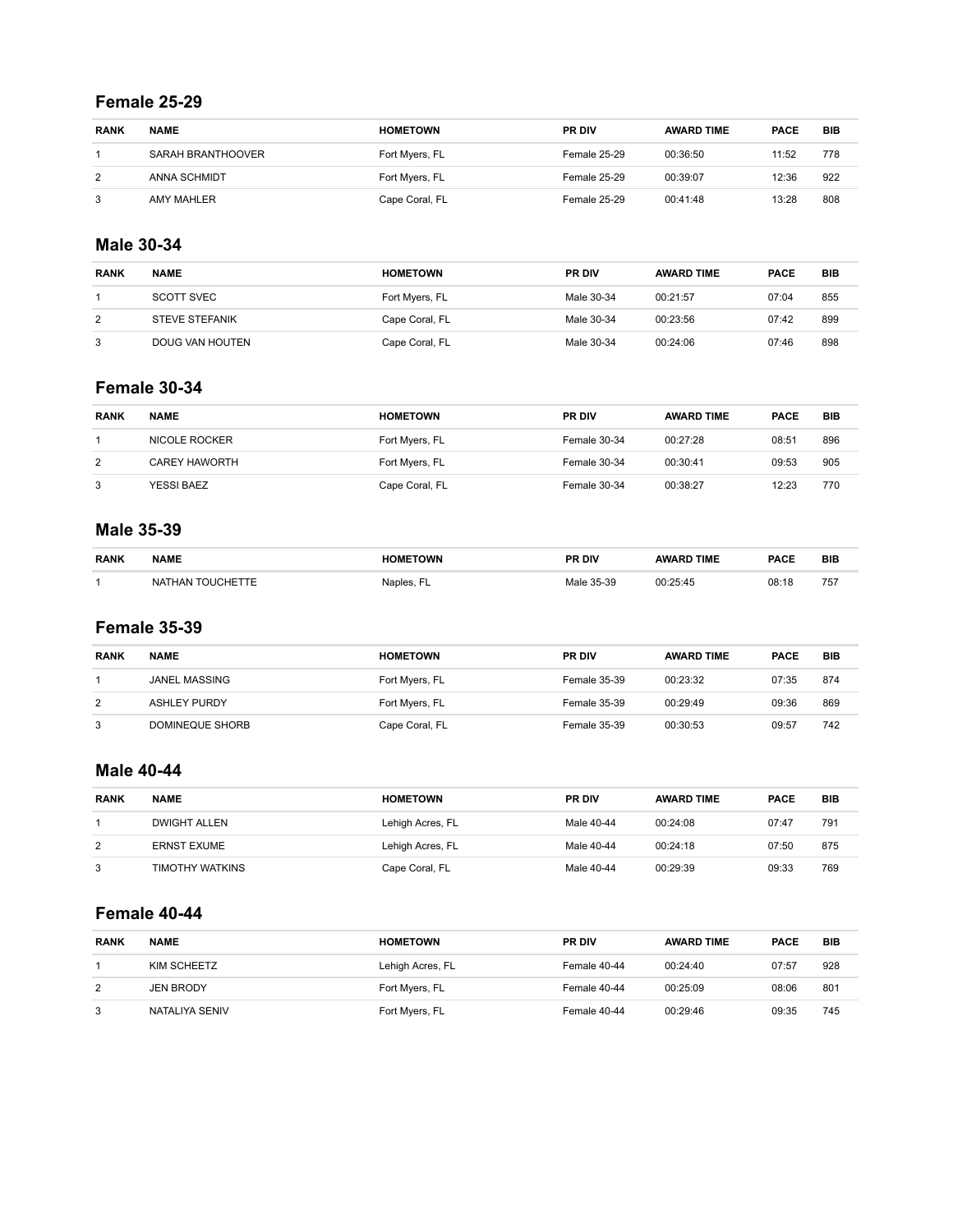#### **Male 45-49**

| <b>RANK</b> | <b>NAME</b>           | <b>HOMETOWN</b> | <b>PR DIV</b> | <b>AWARD TIME</b> | <b>PACE</b> | BIB |
|-------------|-----------------------|-----------------|---------------|-------------------|-------------|-----|
|             | <b>GRANT STEELMAN</b> | Felda. FL       | Male 45-49    | 00:26:17          | 08:28       | 904 |
| 2           | JAMES SARGOOD         | Fort Myers, FL  | Male 45-49    | 00:27:31          | 08:52       | 768 |
| 3           | <b>THOMAS GRIFFIN</b> | WILLOWICK, OH   | Male 45-49    | 00:35:33          | 11:27       | 746 |

### **Female 45-49**

| <b>RANK</b> | <b>NAME</b>           | <b>HOMETOWN</b> | <b>PR DIV</b> | <b>AWARD TIME</b> | <b>PACE</b> | <b>BIB</b> |
|-------------|-----------------------|-----------------|---------------|-------------------|-------------|------------|
|             | AMY CHERRY            | Fort Myers, FL  | Female 45-49  | 00:25:02          | 08:04       | 894        |
| 2           | <b>SHANNON MURPHY</b> | Fort Myers, FL  | Female 45-49  | 00:27:17          | 08:47       | 845        |
| 3           | <b>MIRIAM KELLER</b>  | Fort Myers, FL  | Female 45-49  | 00:27:42          | 08:55       | 785        |

# **Male 50-54**

| <b>RANK</b> | <b>NAME</b>         | <b>HOMETOWN</b> | <b>PR DIV</b> | <b>AWARD TIME</b> | <b>PACE</b> | <b>BIB</b> |
|-------------|---------------------|-----------------|---------------|-------------------|-------------|------------|
|             | <b>JASON EVERS</b>  | Fort Myers, FL  | Male 50-54    | 00:24:12          | 07:48       | 761        |
| 2           | <b>SCOTT MARZEN</b> | Fort Myers, FL  | Male 50-54    | 00:27:07          | 08:44       | 847        |
| 3           | TIM MARRONE         | Cape Coral, FL  | Male 50-54    | 00:28:30          | 09:11       | 818        |

### **Female 50-54**

| <b>RANK</b> | <b>NAME</b>            | <b>HOMETOWN</b> | <b>PR DIV</b> | <b>AWARD TIME</b> | <b>PACE</b> | <b>BIB</b> |
|-------------|------------------------|-----------------|---------------|-------------------|-------------|------------|
|             | <b>JACKIE PIEJAK</b>   | Fort Mvers, FL  | Female 50-54  | 00:29:18          | 09:26       | 800        |
| 2           | AMIE GRAZIANO          | Fort Myers, FL  | Female 50-54  | 00:29:55          | 09:38       | 919        |
| 3           | <b>MEGAN MARQUARDT</b> | Fort Myers, FL  | Female 50-54  | 00:30:00          | 09:40       | 926        |

### **Male 55-59**

| <b>RANK</b> | <b>NAME</b>   | <b>HOMETOWN</b> | <b>PR DIV</b> | <b>AWARD TIME</b> | <b>PACE</b> | <b>BIB</b> |
|-------------|---------------|-----------------|---------------|-------------------|-------------|------------|
|             | CHARLIE MOORE | Fort Myers, FL  | Male 55-59    | 00:23:29          | 07:34       | 881        |
| 2           | MIKE SHEPPARD | Cape Coral, FL  | Male 55-59    | 00:23:38          | 07:37       | 872        |
| 3           | SCOTT KOOK    | Alva, FL        | Male 55-59    | 00:27:29          | 08:51       | 890        |

# **Female 55-59**

| <b>RANK</b> | <b>NAME</b>          | <b>HOMETOWN</b> | <b>PR DIV</b>       | <b>AWARD TIME</b> | <b>PACE</b> | <b>BIB</b> |
|-------------|----------------------|-----------------|---------------------|-------------------|-------------|------------|
|             | KIMBERLY MORRIS      | Fort Mvers, FL  | Female 55-59        | 00:26:34          | 08:34       | 900        |
| 2           | ALMA JONES           | Fort Myers, FL  | <b>Female 55-59</b> | 00:35:25          | 11:24       | 789        |
| 3           | <b>CONNIE SHOUSE</b> | Fort Myers, FL  | <b>Female 55-59</b> | 00:38:34          | 12:25       | 774        |

### **Male 60-64**

| <b>RANK</b> | <b>NAME</b>           | <b>HOMETOWN</b> | PR DIV     | <b>AWARD TIME</b> | <b>PACE</b> | <b>BIB</b> |
|-------------|-----------------------|-----------------|------------|-------------------|-------------|------------|
|             | <b>SCOTT TURNBULL</b> | Marysville, MI  | Male 60-64 | 00:24:22          | 07:5'       | 920        |
| 2           | MARK HEMBLING         | Fort Myers, FL  | Male 60-64 | 00:29:26          | 09:29       | 844        |
|             | PATRICK ESPOSITO      | Fort Myers, FL  | Male 60-64 | 00:29:50          | 09:37       | 762        |